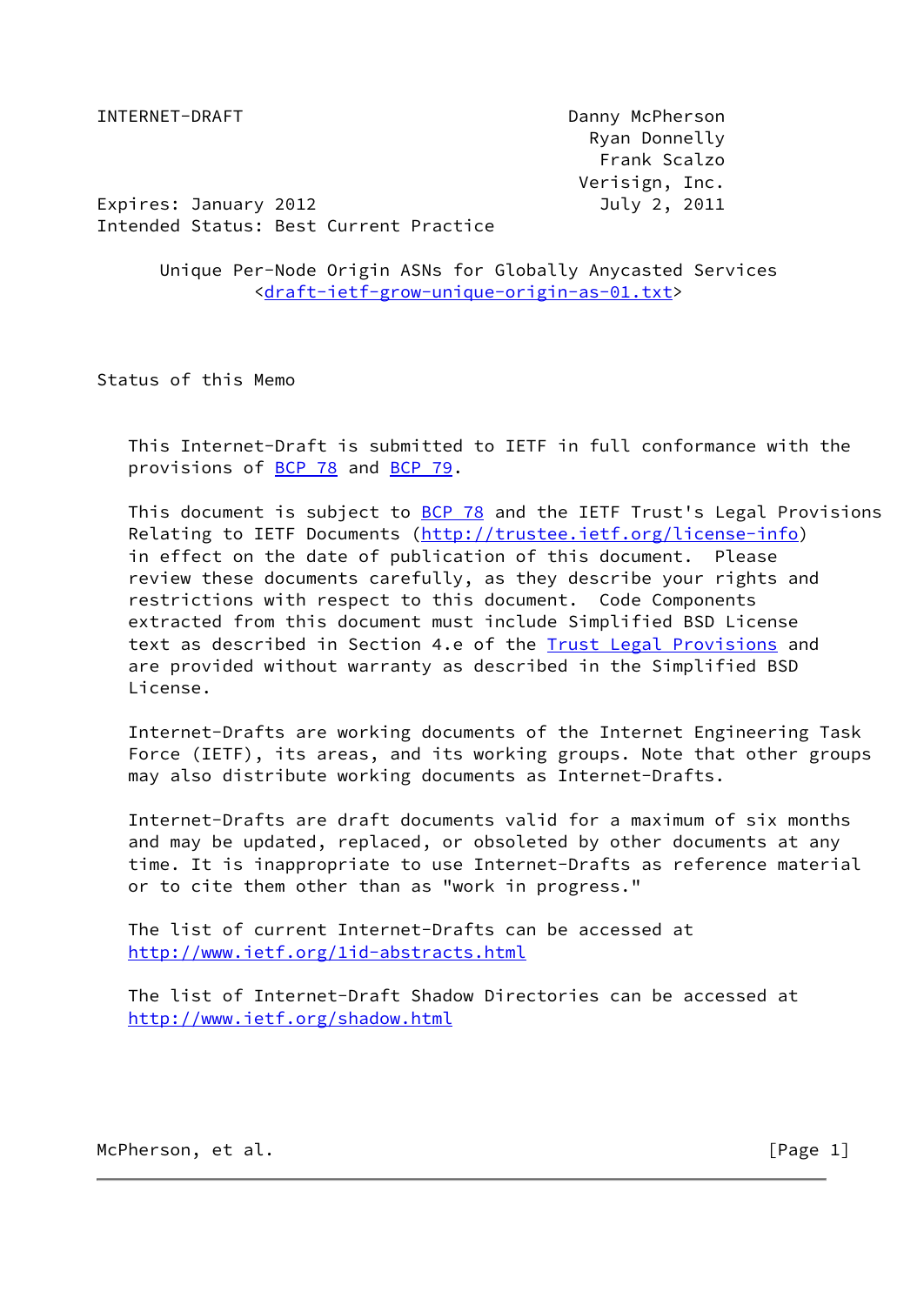# Copyright Notice

 Copyright (c) 2011 IETF Trust and the persons identified as the document authors. All rights reserved.

### Abstract

 This document makes recommendations regarding the use of unique origin autonomous system numbers per node for globally anycasted critical infrastructure services in order to provide routing system discriminators for a given anycasted prefix. Network management and monitoring techniques, or other operational mechanisms may employ this new discriminator in whatever manner best accommodates their operating environment.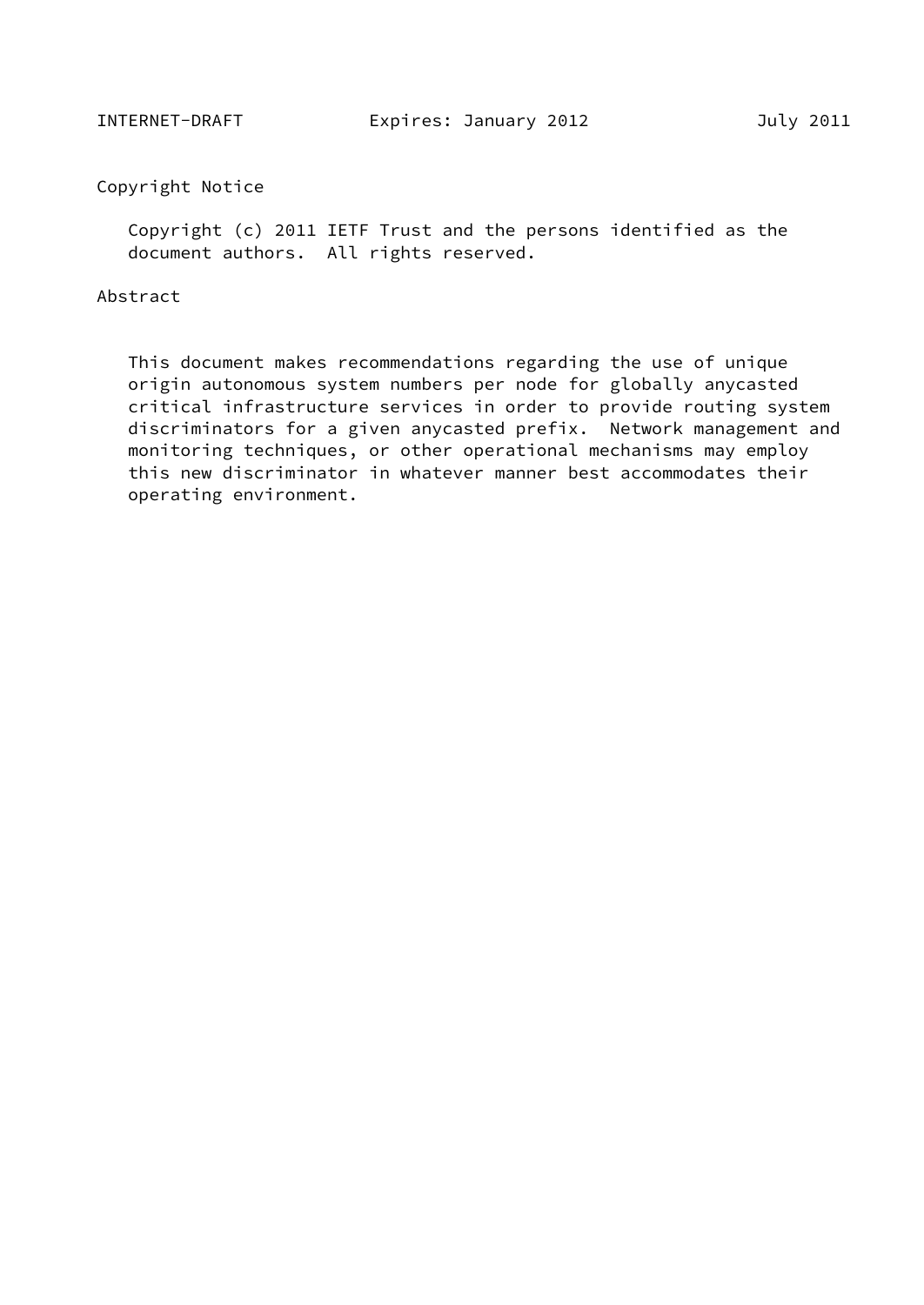INTERNET-DRAFT Expires: January 2012 July 2011

Table of Contents

| $\underline{3}$ . Recommendation for Unique Origin ASNs. 7 |  |
|------------------------------------------------------------|--|
| 4. Additional Recommendations for Globally Anycasted       |  |
|                                                            |  |
|                                                            |  |
|                                                            |  |
|                                                            |  |
|                                                            |  |
|                                                            |  |
|                                                            |  |
|                                                            |  |
|                                                            |  |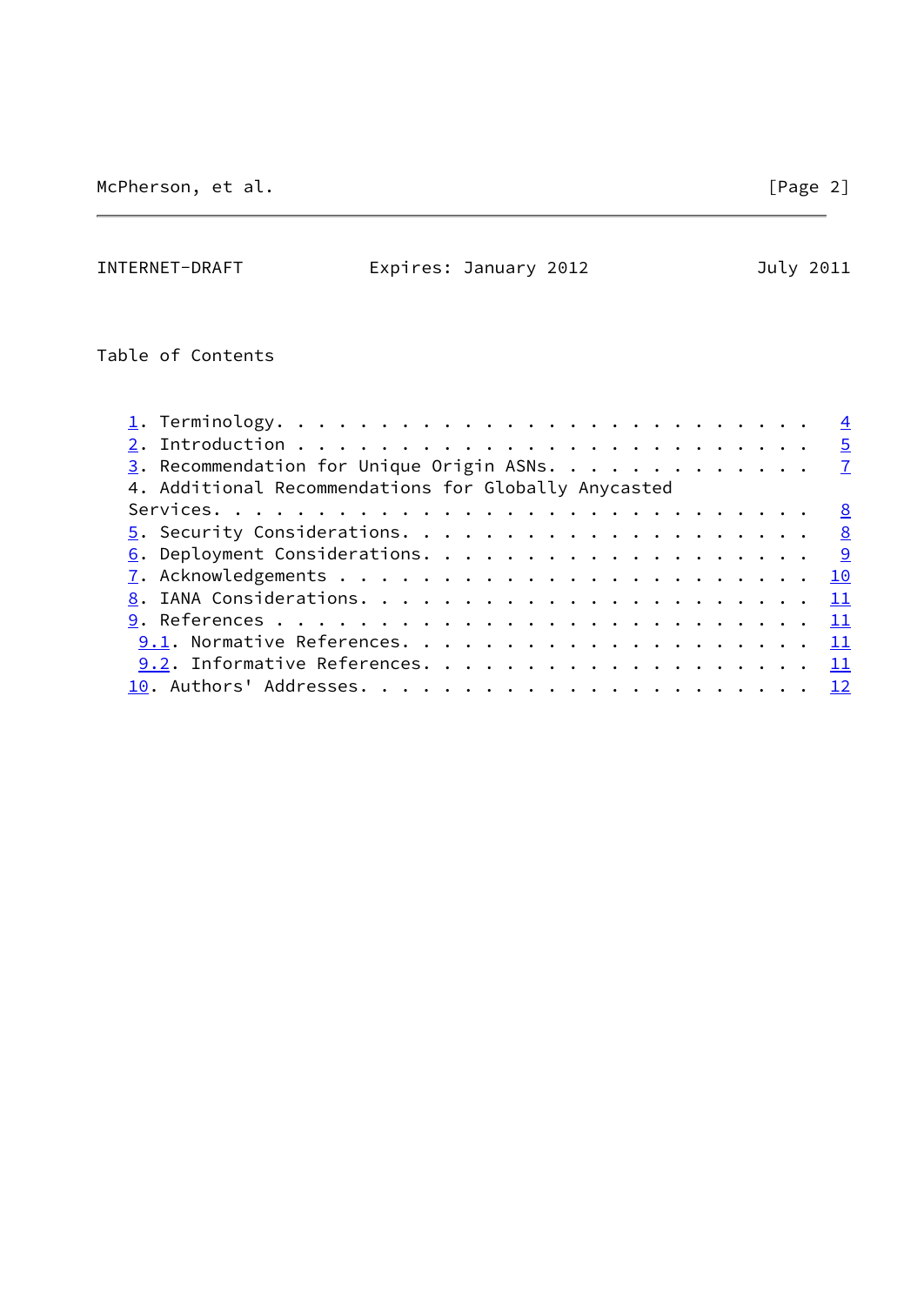McPherson, et al. [Page 3]

<span id="page-3-0"></span>[1](#page-3-0). Terminology

 This document employs much of the following terminology, which was taken in full from Section [2 of \[RFC 4786\]](https://datatracker.ietf.org/doc/pdf/rfc4786#section-2).

<span id="page-3-1"></span>INTERNET-DRAFT Expires: January 2012 July 2011

- Anycast: the practice of making a particular Service Address available in multiple, discrete, autonomous locations, such that datagrams sent are routed to one of several available locations.
- Anycast Node: an internally-connected collection of hosts and routers that together provide service for an anycast Service Address. An Anycast Node might be as simple as a single host participating in a routing system with adjacent routers, or it might include a number of hosts connected in some more elaborate fashion; in either case, to the routing system across which the service is being anycast, each Anycast Node presents a unique path to the Service Address. The entire anycast system for the service consists of two or more separate Anycast Nodes.
- Catchment: in physical geography, an area drained by a river, also known as a drainage basin. By analogy, as used in this document, the topological region of a network within which packets directed at an Anycast Address are routed to one particular node.
- Local-Scope Anycast: reachability information for the anycast Service Address is propagated through a routing system in such a way that a particular anycast node is only visible to a subset of the whole routing system.
- Local Node: an Anycast Node providing service using a Local-Scope Anycast Address.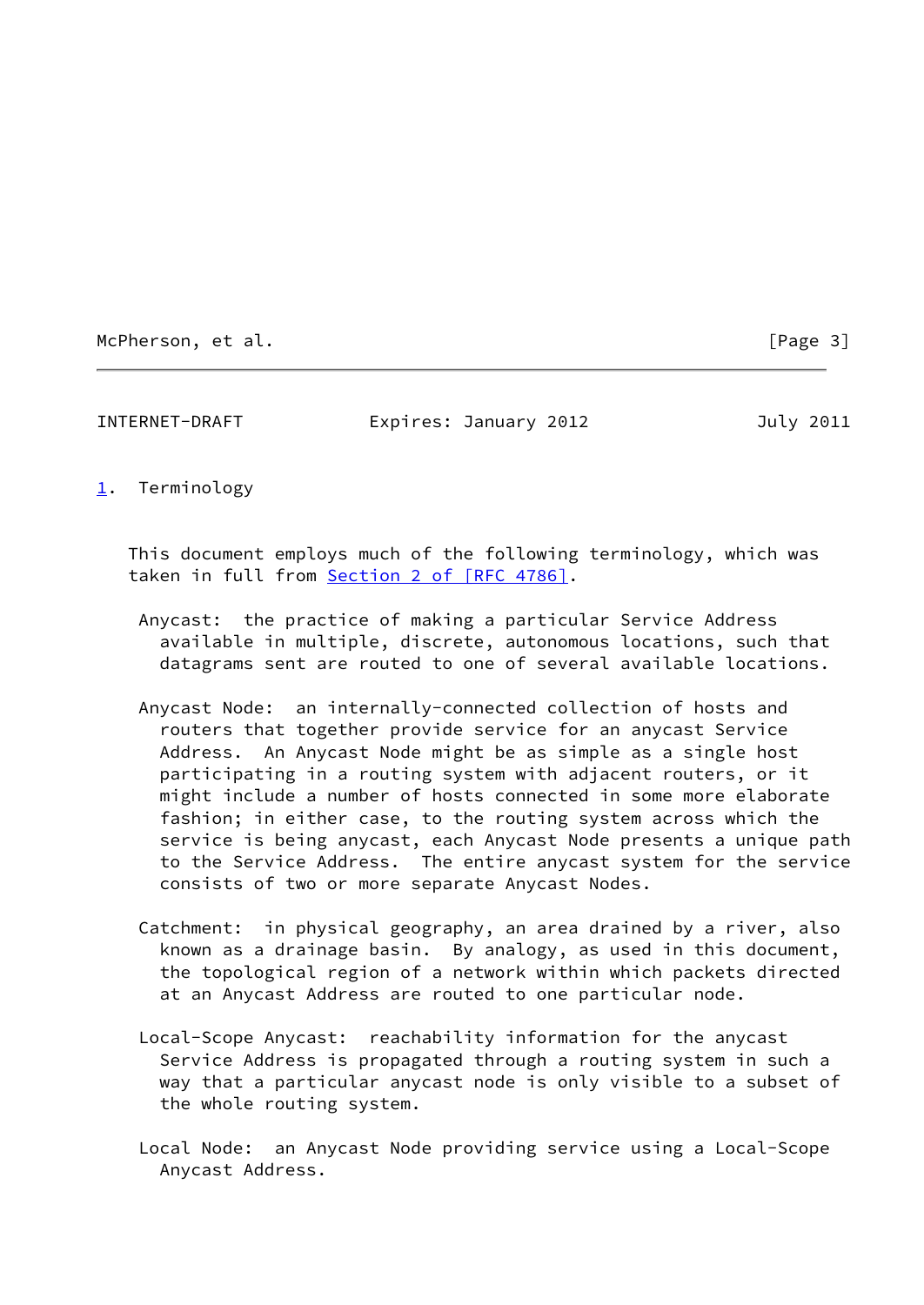Global Node: an Anycast Node providing service using a Global-Scope Anycast Address.

- Global-Scope Anycast: reachability information for the anycast Service Address is propagated through a routing system in such a way that a particular anycast node is potentially visible to the whole routing system.
- Service Address: an IP address associated with a particular service (e.g., the destination address used by DNS resolvers to reach a particular authority server).

 The key words "MUST", "MUST NOT", "REQUIRED", "SHALL", "SHALL NOT", "SHOULD", "SHOULD NOT", "RECOMMENDED", "MAY", and "OPTIONAL" in this document are to be interpreted as described in  $[RFC 2119]$  $[RFC 2119]$ .

McPherson, et al. [Section 1](#page-3-0). [Page 4]

<span id="page-4-1"></span>

INTERNET-DRAFT Expires: January 2012 July 2011

### <span id="page-4-0"></span>[2](#page-4-0). Introduction

IP anycasting [[RFC 4786\]](https://datatracker.ietf.org/doc/pdf/rfc4786) has been deployed for an array of network services since the early 1990s. It provides a mechanism for a given network resource to be available in a more distributed manner, locally and/or globally, with a more robust and resilient footprint, commonly yielding better localization and absorption of systemic query loads, as well as better protections in the face of DDoS attacks, network partitions, and other similar incidents. A large part of the Internet root DNS infrastructure, as well as many other resources, has been anycasted for nearly a decade.

 While the benefits realized by anycasting network services is proven, some issues do emerge with asserting routing system reachability for a common network identifier from multiple locations. Specifically, anycasting in BGP requires injection of reachability information in the routing system for a common IP address prefix from multiple locations. These anycasted prefixes and network services have traditionally employed a common origin autonomous system number (ASN) in order to preserve historically scarce 16-bit AS number space utilized by BGP for routing domain identifiers in the global routing system. Additionally, a common origin AS number was used in order to ease management overhead of resource operations associated with acquiring and maintaining multiple discrete AS numbers, as well as to avoid triggering various operations- oriented reporting functions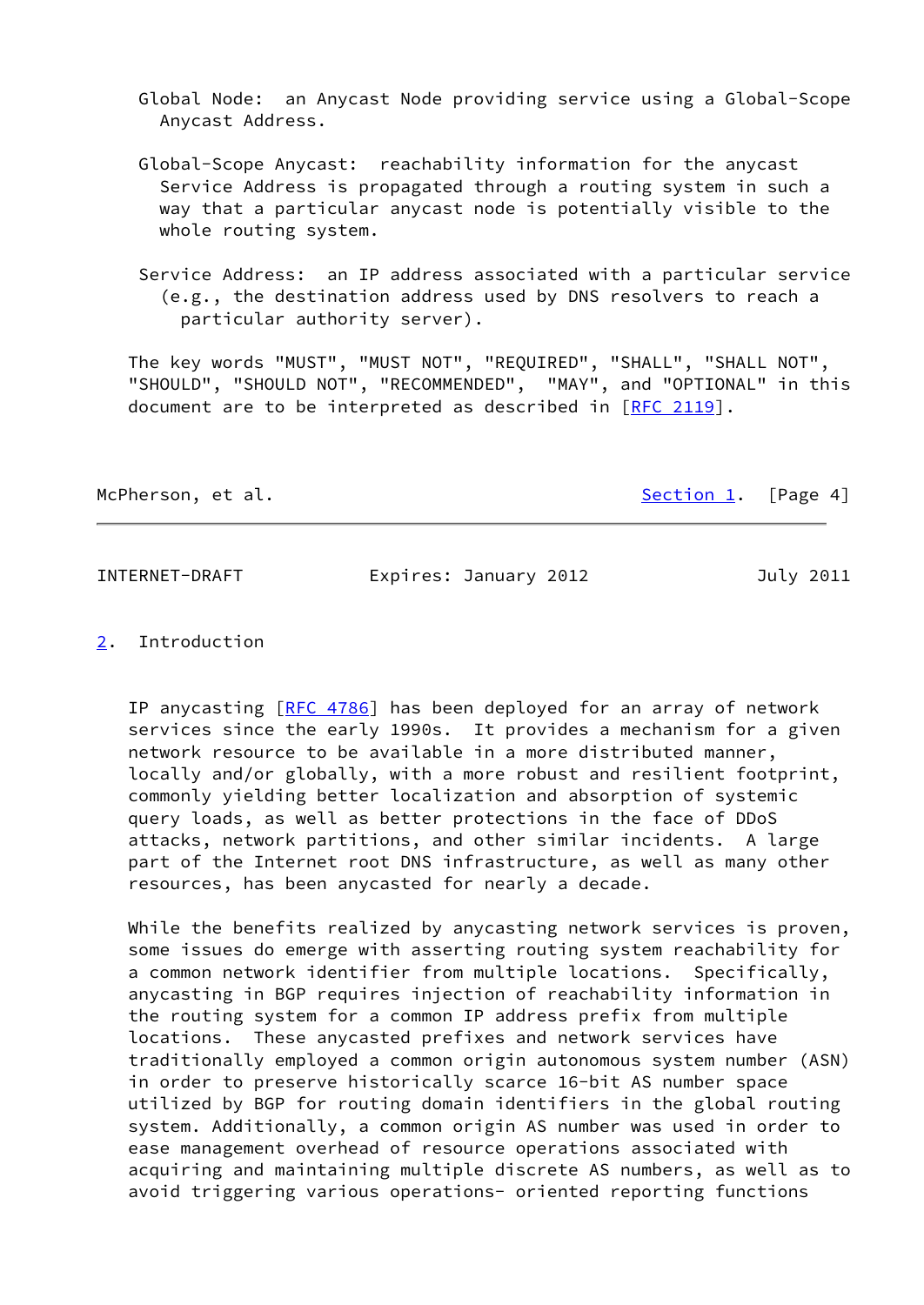aimed at identifying "inconsistent origin AS announcements" observed in the routing system. As a result, the representation of routing system path attributes associated with those service instances, and that anycasted prefix itself, typically bear no per-instance discriminators in the routing system (i.e., within the network control plane itself).

 Service level query capabilities may or may not provide a mechanism to identify which anycast node responded to a particular query, although this is likely both service (e.g., DNS or NTP) and implementation dependent. For example, NSD, Unbound, and BIND all provide 'hostname.bind or hostname.id' [\[HNAME](#page-12-2)] query support that enables service-level identification of a given server. Tools such as traceroute are also used to determine which location a given query is being routed to, although it may not reveal local-scope anycast instances, or if there are multiple servers within a given anycast node, which of the servers responded to a given query, in particular when multiple servers within an anycast node are connected to a single IP router. When utilizing these service level capabilities, query responses are typically both deterministic and inherently topology-dependent, however, these service level identifiers at the data plane provide no control plane (routing system) uniqueness.

McPherson, et al. [Section 2](#page-4-0). [Page 5]

INTERNET-DRAFT Expires: January 2012 July 2011

 As more services are globally anycasted, and existing anycasted services realize wider deployment of anycast nodes for a given service address in order to accommodate growing system loads, the difficulty of providing safeguards and controls to better protect those resources expands. Intuitively, the more widely distributed a given anycasted service address is, the more difficult it becomes for network operators to detect operational and security issues that affect that service. Some examples of such security and operational issues include BGP route leaks affecting the anycasted service, rogue anycast nodes appearing for the service, or the emergence of other aberrant behavior in either the routing system, the forward query datapath, or query response datapath. Diagnosis of the routing system issues is complicated by the fact that no unique discriminators exist in the routing system to identify a given local or global anycast node. Furthermore, both datapath and routing system problem identification is compounded by the fact that these incident types can be topologically-dependent, and only observable between a given client-server set.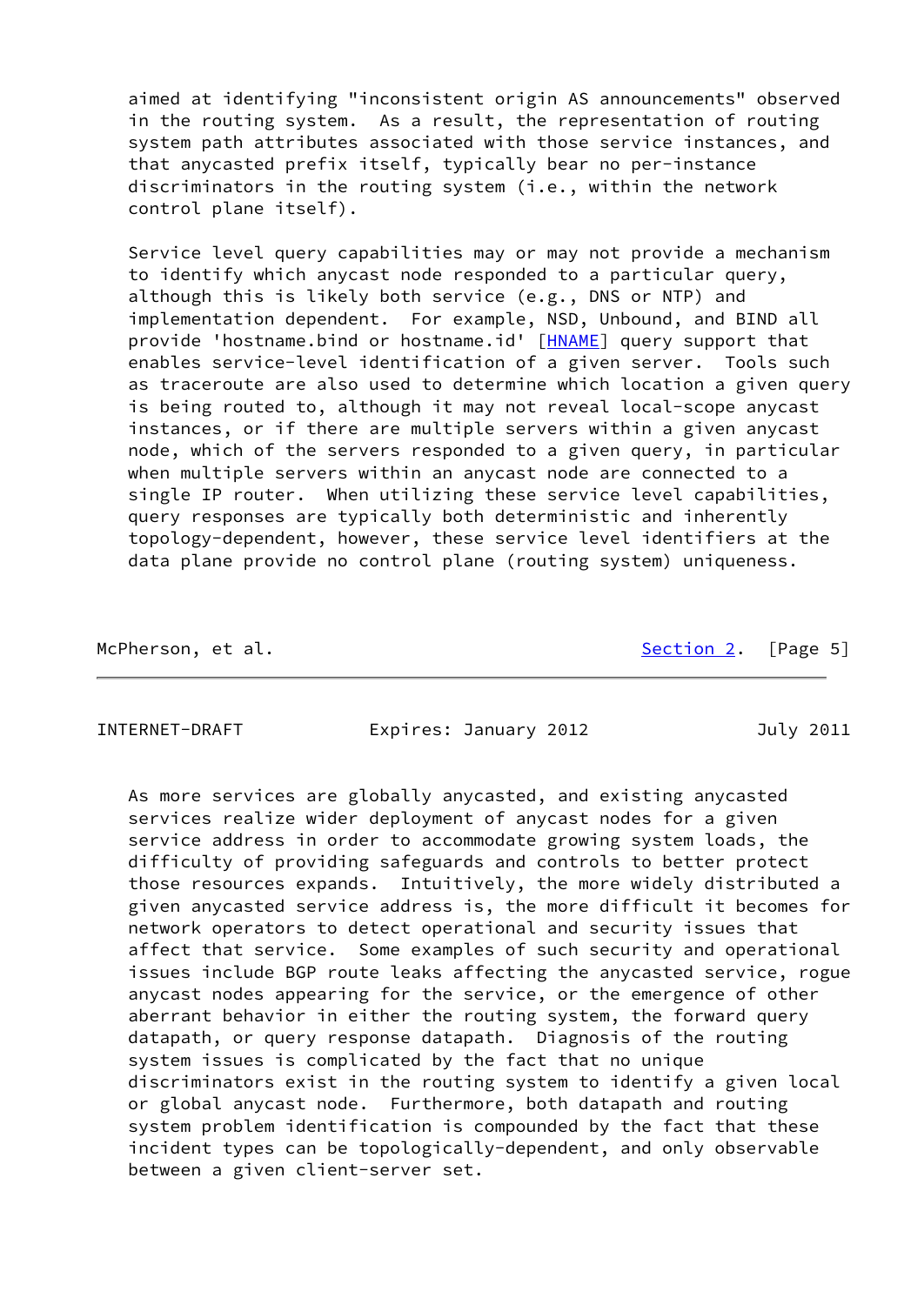Additionally, while it goes without saying that many anycasted services strive for exact synchronization across all instances of an anycasted service address, if local policies or data plane response manipulation techniques were to "influence" responses within a given region in such a way that those responses are no longer authentic or that they diverge from what other nodes within an anycasted service were providing, then it should be an absolute necessity that those modified resources only be utilized by service consumers within that region or influencer's jurisdiction.

 Mechanisms should exist at both the network and service layer to make it abundantly apparent to operators and users alike whether any of the query responses are not authentic. For DNS, DNSSEC [\[RFC 4033](https://datatracker.ietf.org/doc/pdf/rfc4033)] provides this capability at the service layer with object level integrity, assuming validation is being performed by recursive name servers, and DNSSEC deployment at the root and top level domain (TLD) levels is well underway [\[DNSSEC-DEPLOY](#page-12-3)]. Furthermore, control plane discriminators should exist to enable operators to know toward which of a given set of instances a query is being directed, and to enable detection and alerting capabilities when this changes. Such discriminators may also be employed to enable anycast node preference or filtering keys, should local operational policy require it.

McPherson, et al. [Section 2](#page-4-0). [Page 6]

<span id="page-6-1"></span>INTERNET-DRAFT Expires: January 2012 July 2011

<span id="page-6-0"></span>[3](#page-6-0). Recommendation for Unique Origin ASNs

 In order to be able to better detect changes to routing information associated with critical anycasted resources, globally anycasted services with partitioned origin ASNs SHOULD utilize a unique origin ASN per node where possible, if appropriate in their operating environment and service model.

 Discrete origin ASNs per node provide a discriminator in the routing system that would enable detection of leaked or hijacked instances more quickly, and would also enable operators that so choose to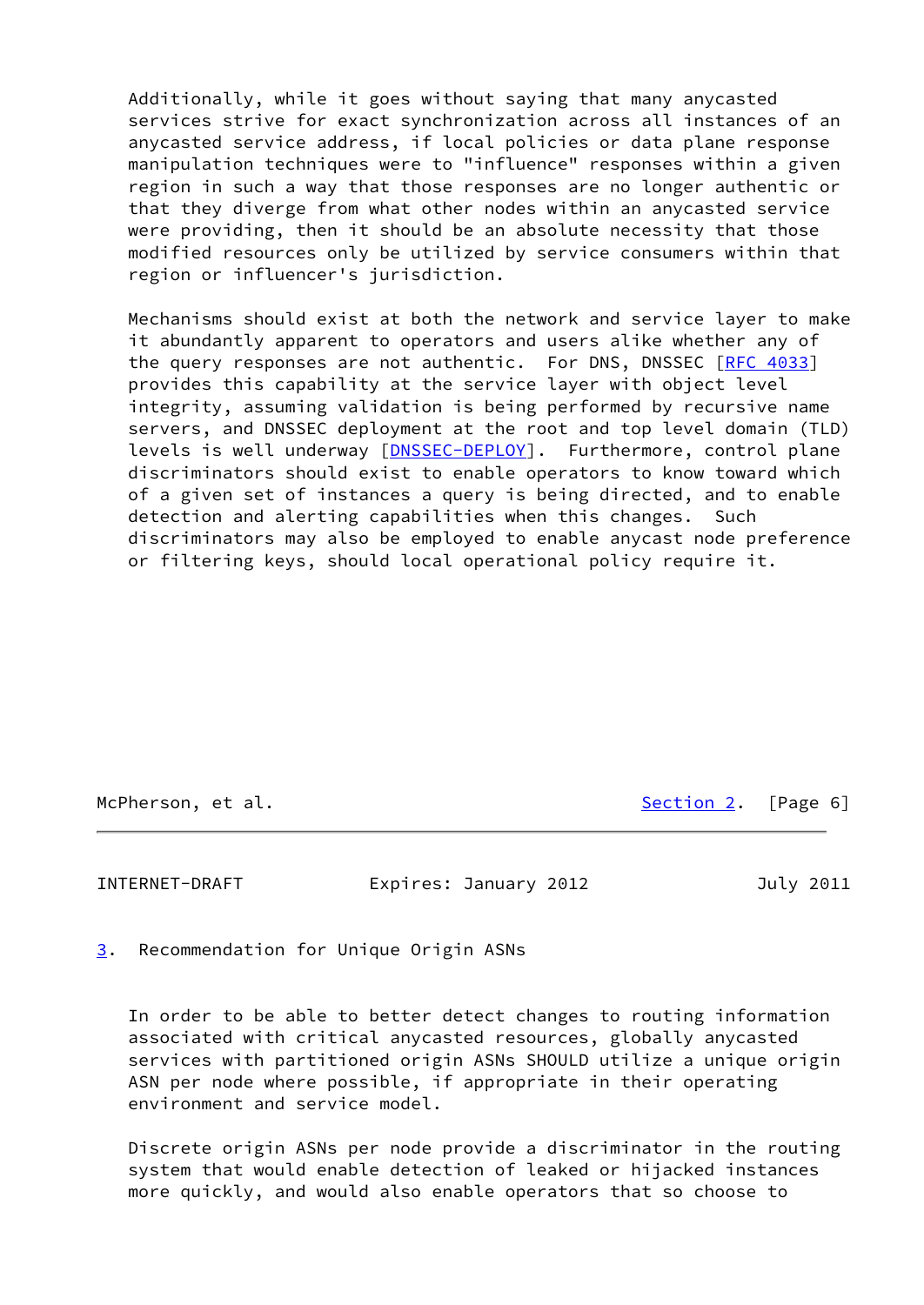proactively develop routing policies that express preferences or avoidance for a given node or set of nodes associated with an anycasted service. This is particularly useful when it is observed that local policy or known issues exist with the performance or authenticity of responses returned from a specific anycast node, or that enacted policies meant to affect service within a particular region are affecting users outside of that region as a result of a given anycast catchment expanding beyond its intended scope.

 Furthermore, inconsistent origin AS announcements associated with anycasted services for critical infrastructure SHOULD NOT be deemed undesirable by routing system reporting functions, but should instead be embraced in order to better identify the connectedness and footprint of a given anycasted service.

 While namespace conservation and reasonable use of AS number resources should always be a goal, the introduction of 32-bit ASNs significantly lessens concerns in this space. Globally anycasted resources, in particular those associated with critical infrastructure-enabling services such as root and TLD name servers, SHOULD warrant special consideration with regard to AS number allocation practices during policy development by the constituents of those responsible organizations (e.g., the Regional Internet Registries). Additionally, defining precisely what constitutes "critical infrastructure services" or "special consideration" (e.g., some small range of 32-bit AS numbers might be provided) is left to the constituents of those organizations. Additionally, critical infrastructure employment of 32-bit ASNs for new nodes might well help to foster more rapid adoption of native 32-bit ASN support by network operators.

 One additional benefit of unique origin AS numbers per anycast node is that Resource PKI (RPKI) Secure Inter-domain Routing [\[SIDR](#page-12-4)] machinery, and in particular, that of Route Origin Authorizations (ROAs), and routing policies that may be derived based on those ROAs, can be employed with per anycast node resolution, rather than relying

McPherson, et al. [Section 3](#page-6-0). [Page 7]

<span id="page-7-0"></span>INTERNET-DRAFT Expires: January 2012 July 2011

 on a single ROA and common origin AS to cover all instantiations of an anycasted prefix (possibly hundreds) within the global routing system. For example, deployments that incorporate partitioned ASN anycast models that have a single ASN bound to all nodes but cross organizational or political boundaries, a situation may arise where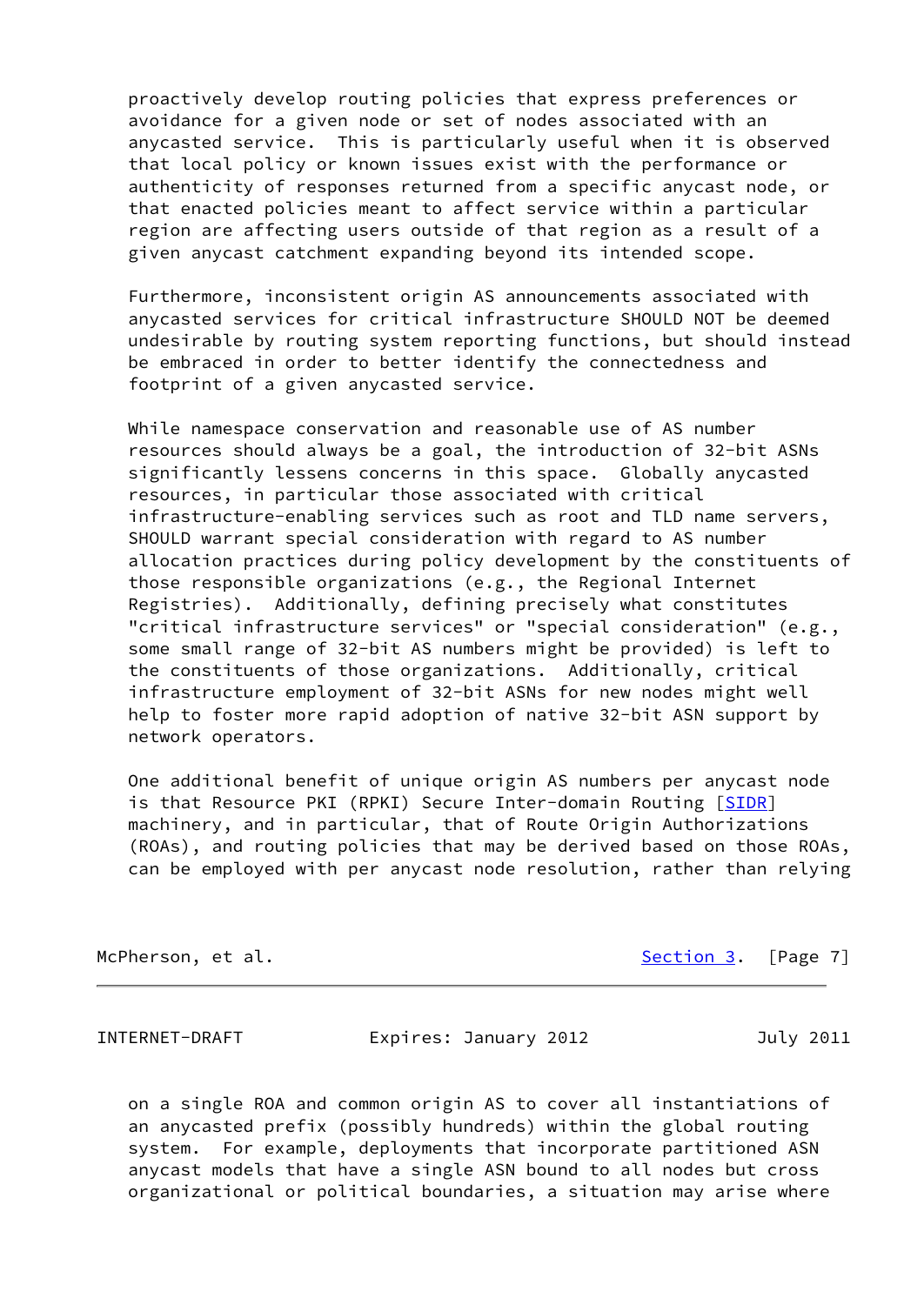nobody would be deemed appropriate to hold the key for the ROA. Additionally, a globally anycasted service within a given IP prefix that shares a common ASN might be taken totally offline because of the revocation of a ROA for that origin ASN. The RPKI model today already inherently accommodates issuance of multiple ROAs with unique origins for a given prefix.

# <span id="page-8-2"></span>[4](#page-8-2). Additional Recommendations for Globally Anycasted Services

 Two additional recommendations for globally anycasted critical infrastructure services are related to publication of information associated with a given node's physical location, and which adjacent upstream ASNs an origin AS interconnects with. The former would allow operators to better define and optimize preferences associated with a given node to align with local policy and service optimizations. The latter would allow expression through policy such as Routing Policy Specification Language [\[RFC 4012](https://datatracker.ietf.org/doc/pdf/rfc4012)] specified in Internet Routing Registries (IRRs) in a manner that illustrates a discrete set of upstream ASNs for each anycast node, rather than the current model where all upstream ASNs associated with a common origin AS may or may not be expressed. This information would provide an additional level of static routing policy or monitoring and detection models by network operators, and perhaps explicit network layer source address validation in the datapath.

## <span id="page-8-0"></span>[5](#page-8-0). Security Considerations

 The recommendations made in this memo aim to provide more flexibility for network operators hoping to better monitor and prevent issues related to globally anycasted critical infrastructure resources. Anycast itself provides considerable benefit in the face of certain attacks, yet if a given instance of a service can appear at many points in the routing system and legitimate instances are difficult to distinguish from malicious ones, then anycast expands the service's attack surface rather than reducing it.

McPherson, et al. [Section 5](#page-8-0). [Page 8]

<span id="page-8-1"></span>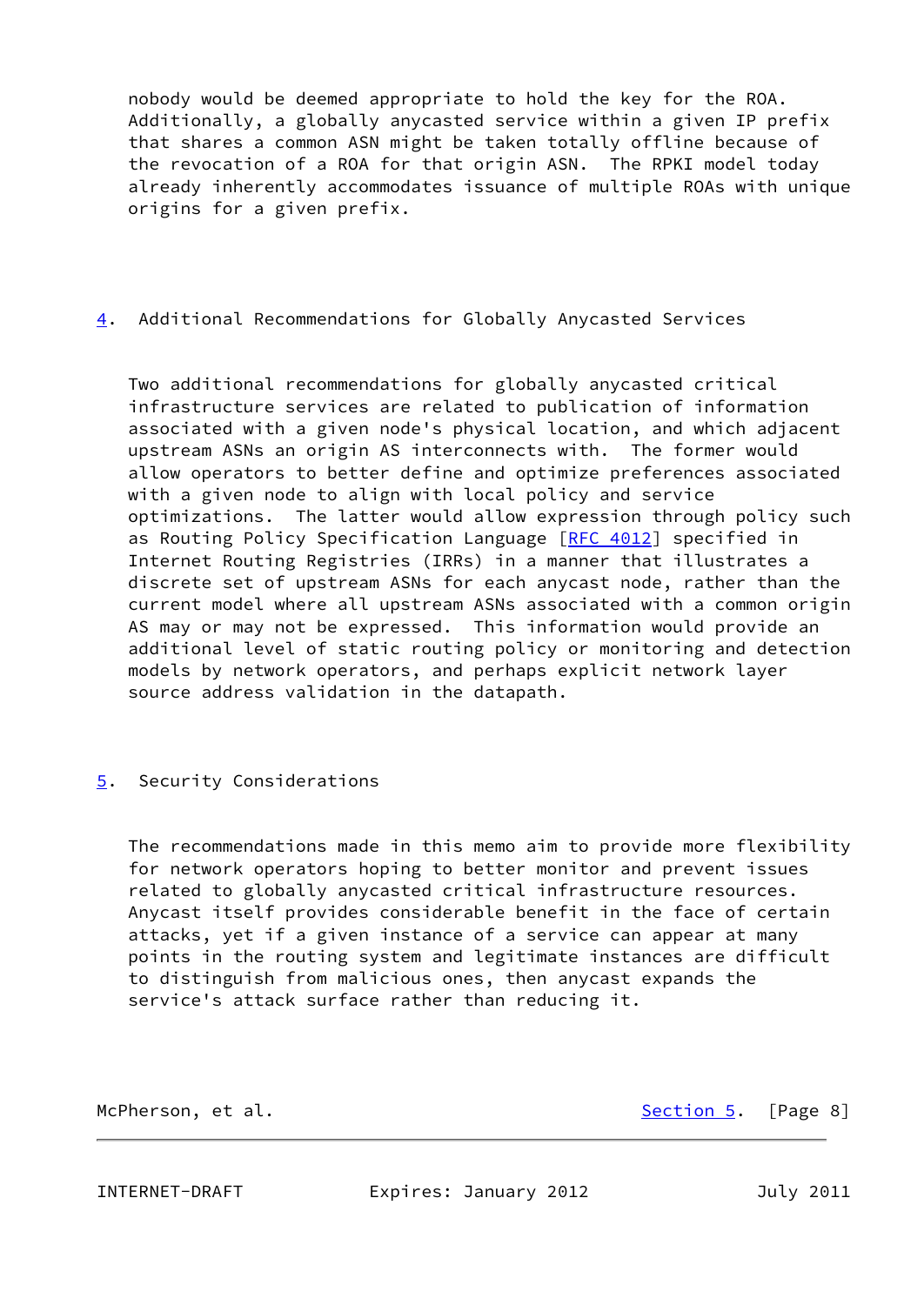The recommendations made in this document are expressed to assist with visibility and policy specification capabilities in order to improve the availability of critical Internet resources. Use cases where the recommendations outlined in this memo may have helped to more easily detect or scope the impact of a particular incident are illustrated in [\[RENESYS-BLOG](#page-12-5)].

 Furthermore, while application layer protection mechanisms such as DNSSEC provide object level integrity and authentication, they often do so at the cost of introducing more failure conditions. For example, if a recursive name server is performing DNSSEC validator functions and receives a bogus response to a given query as a result of a man-in-the-middle (MITM) or injected spoofed response packet such as a cache poisoning attempt, the possibility might exist that the response packet is processed by the server and results in some temporal or persistent DoS condition on the recursive name server and for its client set. The unique origin AS mechanism outlined in this document provides the capability for network operators to expressly avoid anycast node catchments known to regularly elicit bogus responses, while allowing the anycasted service address to remain available otherwise.

## <span id="page-9-0"></span>[6](#page-9-0). Deployment Considerations

 Maintenance of unique ASNs for each node within an anycasted service may be challenging for some critical infrastructure service operators initially, but for globally anycasted resources there needs to be some type of per-node discriminator in the control plane to enable detection, remediation, and optimally, preventative controls for dealing with routing system anomalies that are intensified by the application of IP anycasting. Additionally, this technique sets the stage to employ RPKI-enabled machinery and more secure and explicit routing policies, which all network operators should be considering.

 The granularity of data publication related to anycast node location should be left to the devises of each services operator, and the value of this mechanism in each operators unique environment, but some reasonable level of detail to enable operators and service consumers to make informed decisions that align with their security and operational objectives as outlined herein should be provided by each critical services operator.

 Adjacent AS information for a given origin AS can be obtained through careful routing system analysis already when prefixes are advertised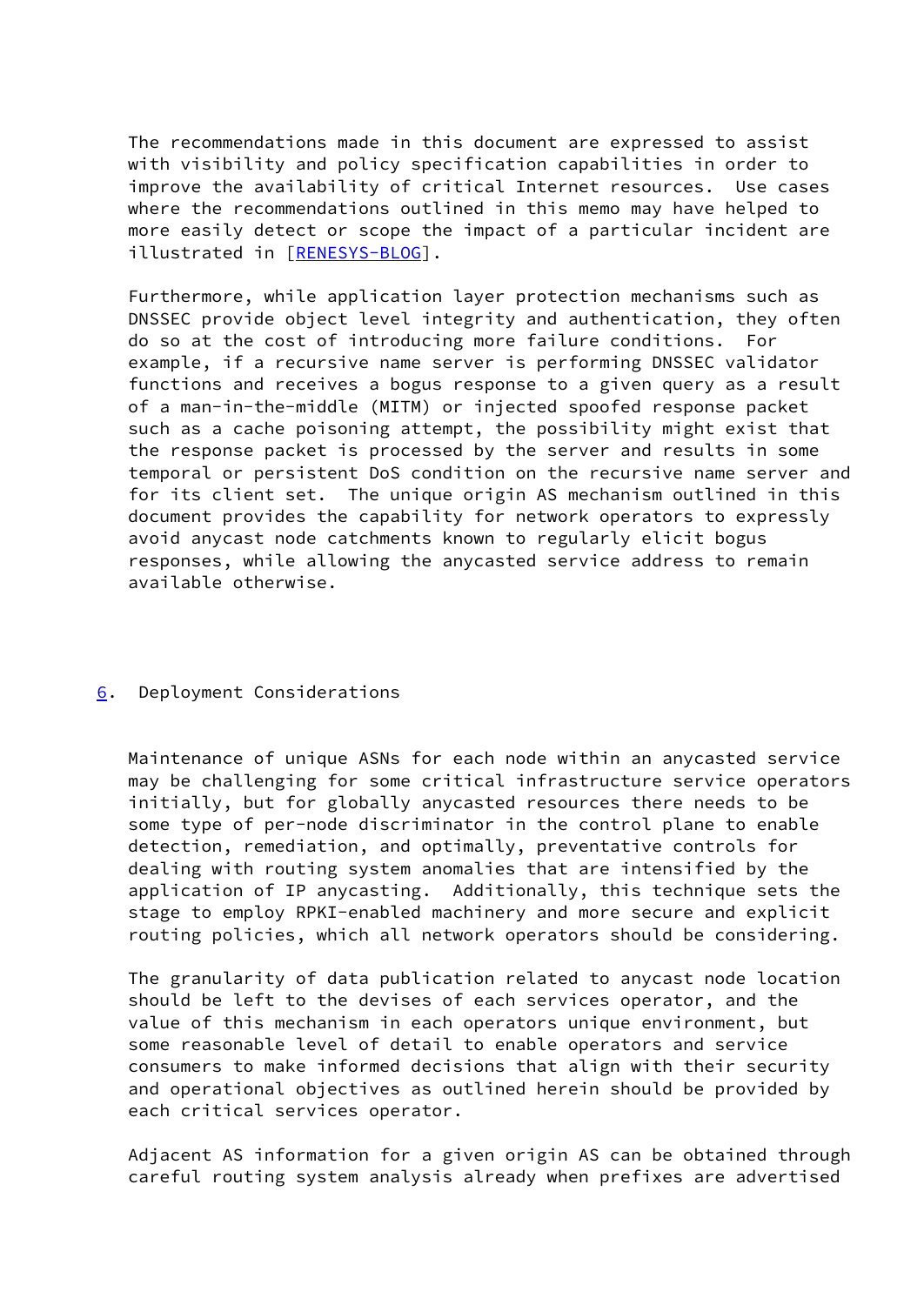McPherson, et al. [Section 6](#page-9-0). [Page 9]

<span id="page-10-0"></span>INTERNET-DRAFT Expires: January 2012 July 2011

 via a given set of AS adjacencies, and therefore should present no new threat. However, network interconnection and peering policies may well present some challenges in this area. For example, if a technique such as unique origin AS per node is employed then a single organizaton may no longer have a single AS for interconnection at each location, and interconnection policies should expressly consider this. That said, interconnection with networks that provide critical infrastructure services should certainly be given due consideration as such by network operators when evaluating interconnection strategies.

 Some root and TLD operators today identify erroneous anycast prefix announcements by detecting prefix announcements with an origin AS other than the common origin AS shared via all nodes. This detection model would need to be expanded to account for unique origin ASNs per node if a given service operators chooses to employ such a model, and given that AS paths are trivial to manipulate in the current system, the above technique would only assist in the event of unintentional configuration errors that reoriginate the route (e.g., it doesn't even detect leaks that preserve the initial path elements). In that case, work underway on routing security origin and path validation in the SIDR working group and beyond should be consulted.

 While local policy based on any BGP attributes, to include AS path information, can influence policy within a local administrative domain and possibly downstream, there exists a possibly that upstream nodes continue to use a route deemed undesirable by the local admin once data packets reach that network. Network operators must understand the implications of this property in their operating environment, as it is inherent in all Interent routing.

 Finally, anycast node presence at exchange points that employ route servers may make enumeration of adjacent ASNs for a given node challenging. While this is understood, service operators should make every effort to enumerate the set of adjacent ASNs associated with a given anycast node's origin AS. Without express understanding of legitimate AS interconnection and authorized origin AS information, more secure routing is difficult to achieve.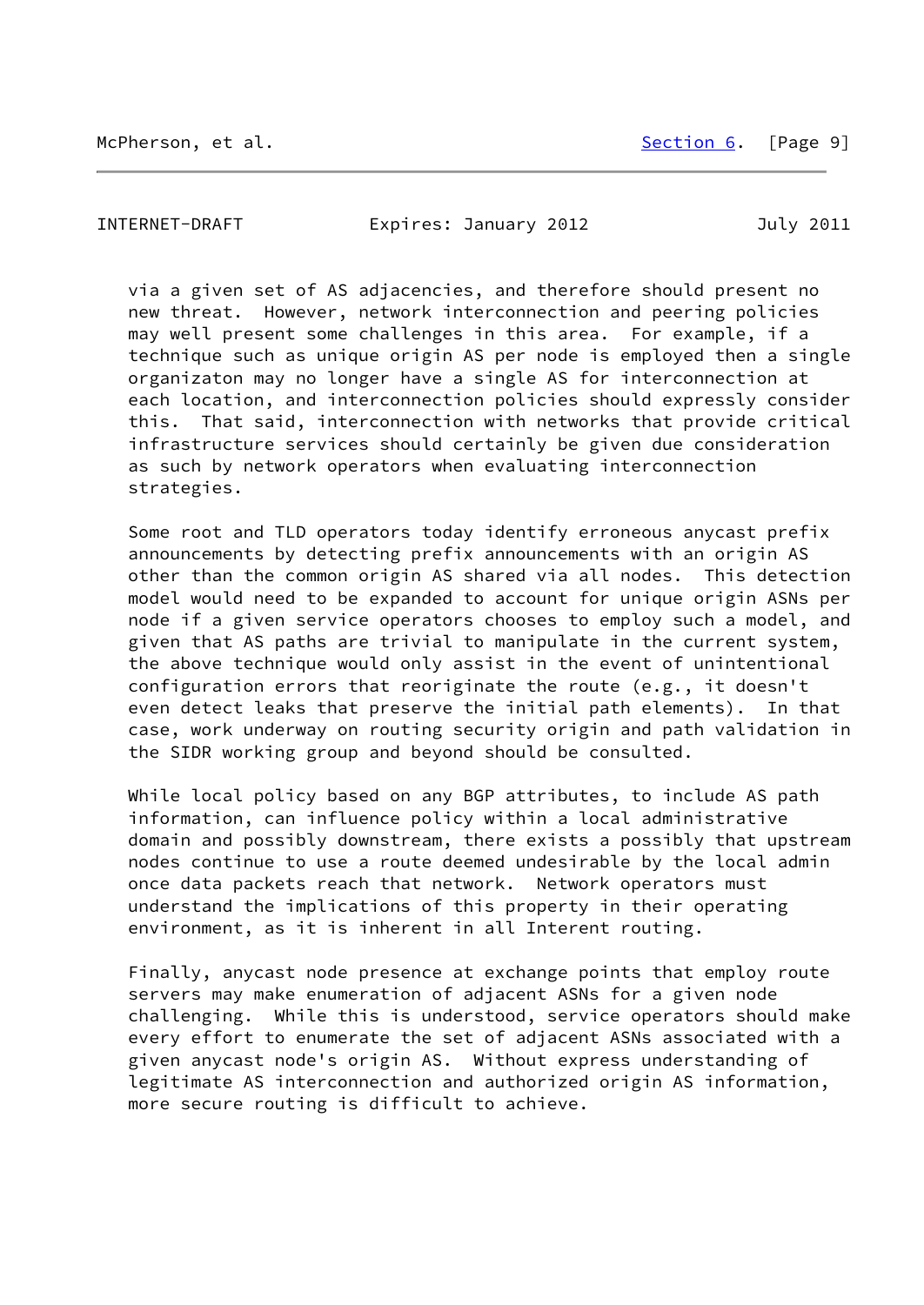# <span id="page-11-0"></span>[7](#page-11-0). Acknowledgements

 Thanks to David Conrad, Steve Kent, Mark Kosters, Andrei Robachevsky, Paul Vixie, Brad Verd, Andrew Herrmann, Gaurab Raj Upadhaya, Joe Abley, Benson Schliesser, Shane Amante, Hugo Salgado, and Randy Bush

<span id="page-11-2"></span>

| McPherson, et al. | Section 7. [Page 10]  |  |           |
|-------------------|-----------------------|--|-----------|
|                   |                       |  |           |
| INTERNET-DRAFT    | Expires: January 2012 |  | July 2011 |

for review and comments on this concept.

<span id="page-11-1"></span>[8](#page-11-1). IANA Considerations

 This document requires no direct IANA actions, although it does provide general guidance to number resource allocation and policy development organizations, and in particular Regional Internet Registries, regarding allocation of AS numbers for globally anycasted services.

### <span id="page-11-3"></span>[9](#page-11-3). References

# <span id="page-11-4"></span>[9.1](#page-11-4). Normative References

- [RFC 2119] Bradner, S., "Key words for use in RFCs to Indicate Requirement Levels", [BCP 14](https://datatracker.ietf.org/doc/pdf/bcp14), [RFC 2119,](https://datatracker.ietf.org/doc/pdf/rfc2119) March 1997.
- [RFC 4786] Abley, J., and Lindqvist, K., "Operation of Anycast Services", [RFC 4786](https://datatracker.ietf.org/doc/pdf/rfc4786), [BCP 126](https://datatracker.ietf.org/doc/pdf/bcp126), December 2006.

### <span id="page-11-5"></span>[9.2](#page-11-5). Informative References

[RFC 4012] Blunk, et al., "Routing Policy Specification Language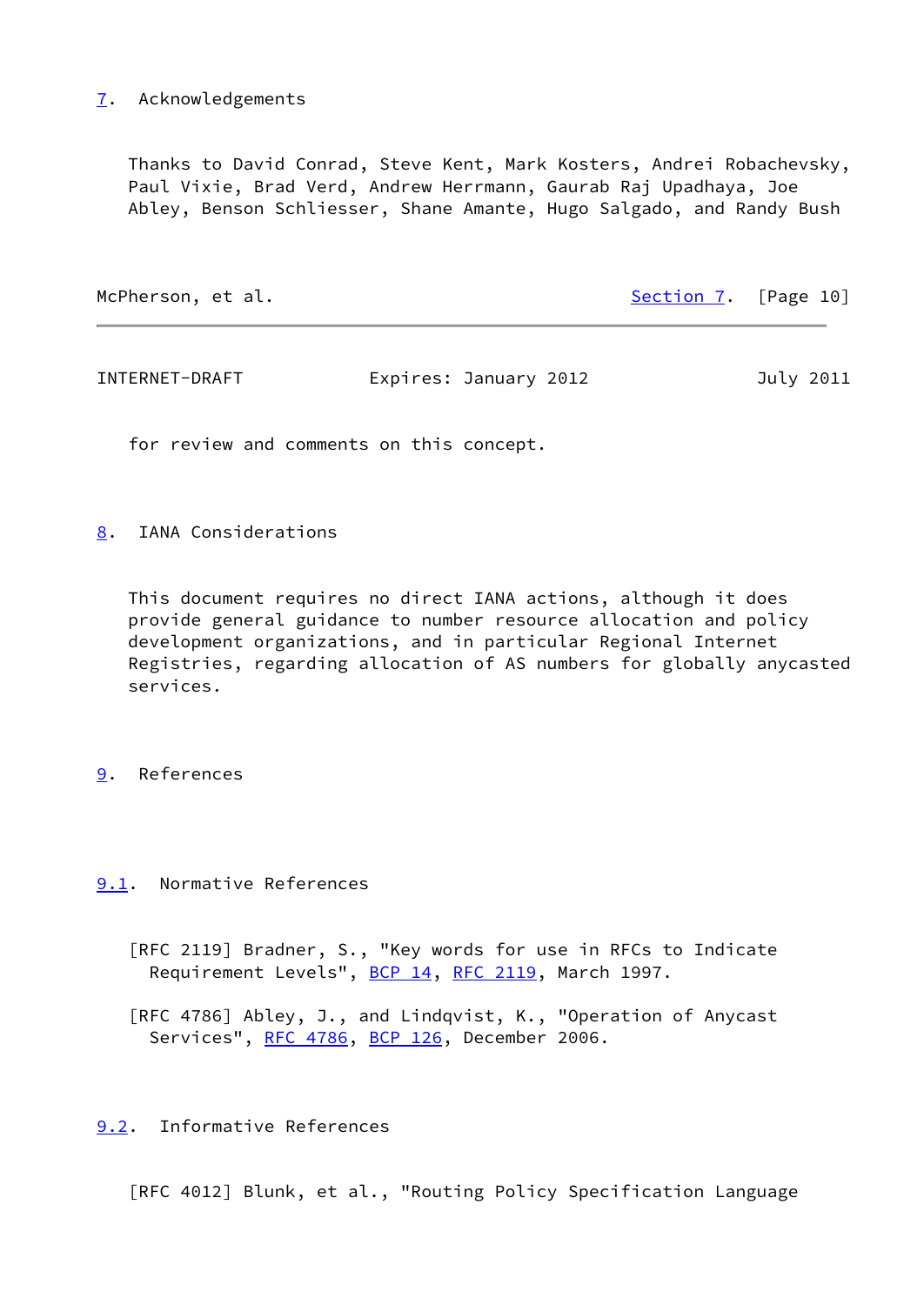next generation (RPSLng)", [RFC 4012](https://datatracker.ietf.org/doc/pdf/rfc4012), March 2005.

 [RFC 4033] Arends, et al., "DNS Security Introduction and Requirements", [RFC 4033](https://datatracker.ietf.org/doc/pdf/rfc4033), March 2005.

<span id="page-12-3"></span>[DNSSEC-DEPLOY] "Root DNSSEC", [<http://www.root-dnssec.org/](http://www.root-dnssec.org/)>

<span id="page-12-2"></span> [HNAME] ISC, "Which F-root node am I using?" <[http://www.isc.org/community/f-root/which\\_node](http://www.isc.org/community/f-root/which_node)>

<span id="page-12-5"></span> [RENESYS-BLOG] Zmijewski, E., "Accidentally Importing Censorship", Renesys Blog, March 30, 2010. <[http://www.renesys.com/blog/2010/03/fouling-the-global-nest.shtml>](http://www.renesys.com/blog/2010/03/fouling-the-global-nest.shtml)

McPherson, et al. [Section 9.2](#page-11-5). [Page 11]

<span id="page-12-1"></span>INTERNET-DRAFT Expires: January 2012 July 2011

<span id="page-12-4"></span> [SIDR] Lepinski, M., Kent, S., "An Infrastructure to Support Secure Internet Routing", October 2009, Internet-Draft, "Work in Progress".

<span id="page-12-0"></span>[10.](#page-12-0) Authors' Addresses

 Danny McPherson Verisign, Inc. 21345 Ridgetop Circle Dulles, VA USA 20166 Phone: +1 703.948.3200

Email: dmcpherson@verisign.com

 Ryan Donnelly Verisign, Inc. 21345 Ridgetop Circle Dulles, VA USA 20166 Phone: +1 703.948.3200

Email: rdonnelly@verisign.com

 Frank Scalzo Verisign, Inc. 21345 Ridgetop Circle